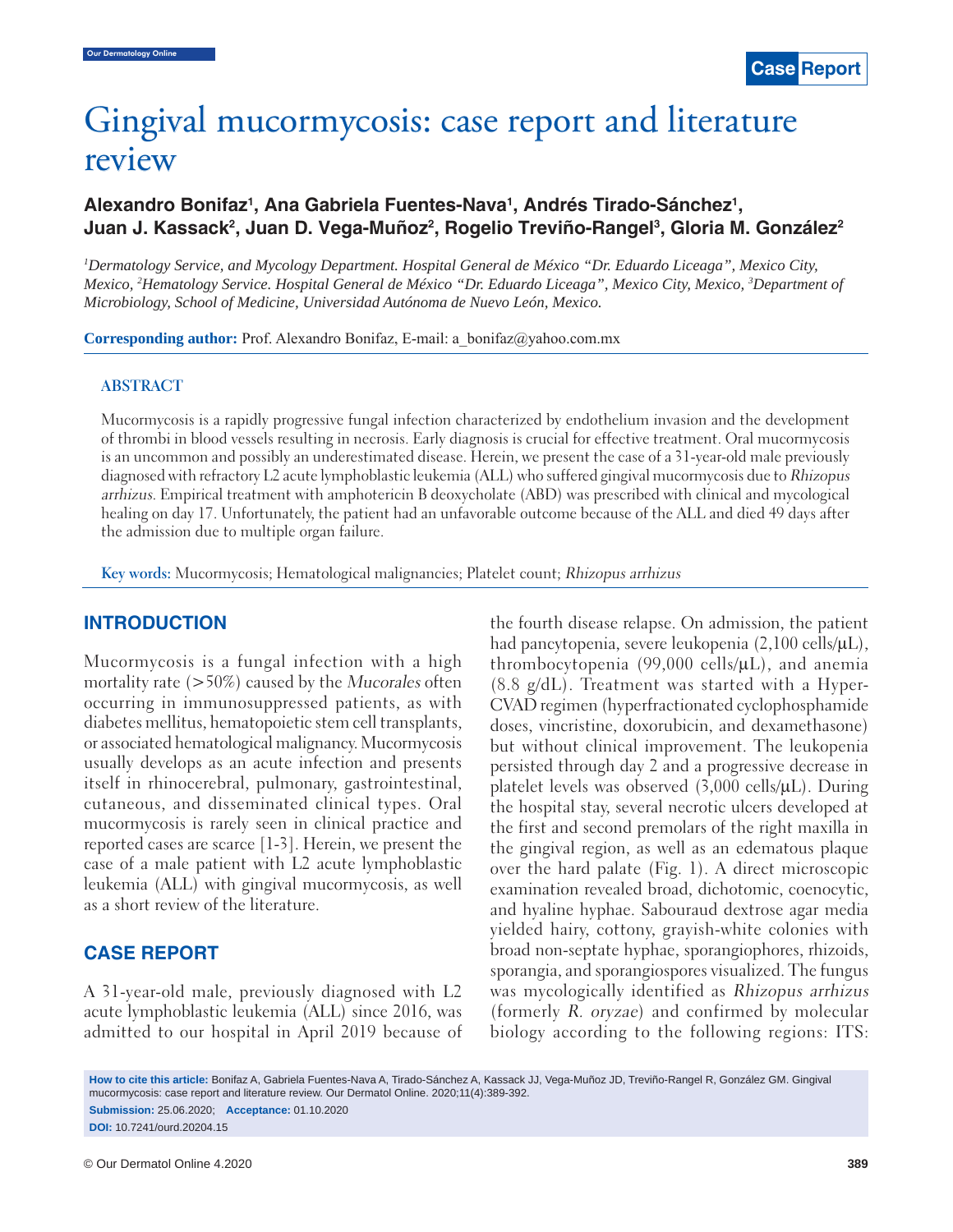99/99.2 (NCBI), 95.67/100 (ISHAM-ITS), 96.64/100 (MycoBank); and D1/D2: 99/99.1 (NCBI), 95.26/99.53 (MycoBank). Hence, we reached a diagnosis of gingival (oral) mucormycosis caused by *Rhizopus arrhizus.* A biopsy was not taken due to severe thrombocytopenia (Fig. 2). A CT scan of the head failed to show evidence of bone involvement. Surgical debridement was not performed because of the patient's condition. Amphotericin B deoxycholate (ABD) was started at 1 mg/kg/day with clinical and mycological healing on day 17. Unfortunately, the patient's condition worsened with disseminated intravascular coagulation and the patient died on day 49.

#### **DISCUSSION**

Mucormycosis is an invasive fungal infection characterized by the rapid growth of filamentous fungi, leading to thrombosis and tissue necrosis [1,4]. *Rhizopus arrhizus* is the most common etiologic agent, followed by *Mucor circinelloides* and *Lichtheimia* 



**Figure 1:** Gingival necrosis at the right maxilla and a violaceous and edematous plaque at the hard palate.



**Figure 2:** (a) Direct microscopic examination showing broad, dichotomic, non-septate, hyaline hyphae (KOH, 10×). (b) A cottony culture of *Rhizopus arrhizus* in Sabouraud dextrose agar. (c) Sporangium with sporangiospores and rhizoids typical of *Rhizopus* (cotton blue, 10×).

*corymbifera*, which together account for around 70% of all infections [1,4-7]. In 2005, Roden et al. conducted a review of 929 cases [4]. The mean age was 38.8 years with a prevalence of males (65%). DM was the most common underlying condition. One hundred fifty-four patients presented with a malignant neoplasm, among which 147 (95%) were hematological.

The *Mucorales* have the ability to cross physical barriers, finding innate immune cells: macrophages, neutrophils, and dendritic cells. Angioinvasion is a distinctive process in mucormycosis. Endothelium breakage causes thrombosis and tissue necrosis and allows for hematogenous dissemination. The *R. arrhizus* adheres directly to the endothelial cells and impels lesions through its internalization. The entrance to the endothelial cells is arbitrated by the endothelial cell surface receptor GRP78, which significantly increases acidosis and hyperglycemic conditions [5]. Patients with neutropenia have more extensive angioinvasion [8,9]. After crossing the endothelial tissue, *Mucorales* find platelets, recently identified as key effectors of the innate immune system, as they bear antimicrobial properties mediated by the release of platelet antimicrobial peptides such as platelet factor 4 (PF-4), as well as chemotactic properties mediated by the release of cytokines such as IL-1b. *In vitro* studies have shown that the platelets adhere to both spores and hyphae and significantly inhibit fungal germination and cause direct damage to hyphae [2,5].

Oral mucormycosis usually develops after the transpalatal extension of rhinocerebral infection. Cases located in the periodontal tissue (gingival and alveolar bone) are rare [8-10]. In general, we have had experience of palatal ulcer formation in up to a third of our patients, but gingival presetting is extraordinary and must be kept in mind in the oral forms of mucormycosis [10]. Table 1 shows a comparison of the characteristics of the reported cases, including this case.

In our search through the English-language literature, we found merely ten cases of periodontal mucormycosis: nine in patients with hematological malignancies and one in a diabetic patient. All patients underwent extension studies and the diagnosis of aspergillosis was ruled out. All cases, including this case, had active hematological malignancies. All patients had neutropenia (<500 cells/μL) and four patients with hematological malignancy had associated thrombocytopenia. Clinical manifestations were similar: the patients complained of gingival pain while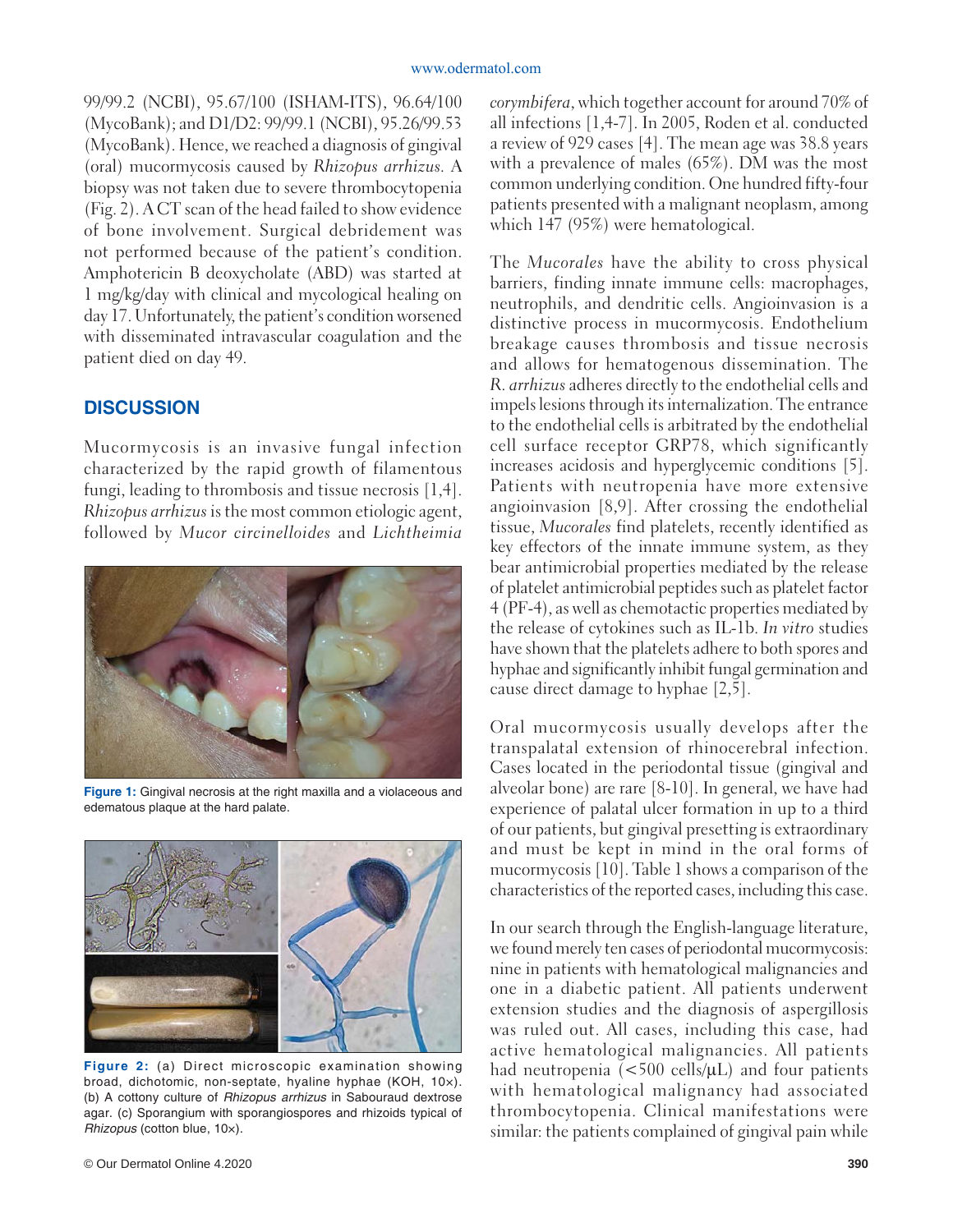seven patients had a fever. Physical examinations revealed bluish, grayish, or whitish edematous plaques as well as necrotic changes. All patients received amphotericin B as a first-line treatment and three patients underwent surgical debridement. Seven of the eleven cases successfully completed the antifungal treatment and two patients died of pneumonia whereas our patient died from multiple organ failure. In one patient, the evolution was unknown [11]. The diabetic patient received treatment with amphotericin B and surgical debridement with favorable results [12]. Unlike rhinocerebral mucormycosis, the gingival type was observed without central nervous system involvement and with slower progression [1,8,13].

Mucormycosis is diagnosed by direct examination with Calcofluor, Fungifluor, or Blankofluor. Calcofluor analysis is not performed in daily practice due to the need for fluorescence microscopy [9]. Laboratory diagnosis is necessary, although bearing low sensitivity. The *Mucorales* grow rapidly to 37°C (98.6°F) in selective and nonselective media. The diameter of coenocytic (non-septate) or pauci-septate hyphae ranges from 6 to 25 μm. The branch angle is variable and includes bifurcations with an angle of  $\geq 90^{\circ}$  [8]. Histopathological examination makes it possible to distinguish between *Aspergillus* hyphae and *Mucorales* hyphae, defining the treatment. Mucormycosis is characterized by necrosis and vascular and perineural invasion [1]. No standardized tests are available for detecting *Mucorales*-specific antigens. The results of negative serum galactomannan and bronchoalveolar lavage tests support the diagnosis of mucormycosis [14]. (1,3)-β-D-glucan is a common part of the cell wall of a wide variety of fungi, but not the *Mucorales* [1].

Amphotericin B deoxycholate is one of the drugs approved for treating mucormycosis. However, given the associated toxicities, it is often replaced by lipid formulas. Early treatment with amphotericin B and the surgical debridement of the infected areas is the treatment of choice [1,14]. Posaconazole has shown significant clinical efficacy against the *Mucorales* [8,15]. Isavuconazole is a novel azole showing *in vitro* and *in vivo*  activity against the *Mucorales* when compared with posaconazole [1,15]. On the other hand, fluconazole, voriconazole, echinocandins, and flucytosine show no *in vitro* activity against the *Mucorales* [1].

In hematologic patients, it is suggested to continue treatment until complete remission is achieved proved by imaging studies and reversing risk factors [1]. Alveolar osteonecrosis presents difficulty in surgical treatment since extensive debridement of the maxillary bones may trigger functional complications. In addition, the risks and benefits of surgical treatment should be carefully weighed in patients with neutropenia and thrombocytopenia [8]. During severe immunosuppression, primary prophylaxis with posaconazole has been recommended specifically for the prevention of mucormycosis, but a lack of controlled studies persists [1].

## **CONCLUSION**

This was the case of a patient with L2 ALL displaying rare clinical primary gingival mucormycosis. The patient had an unfavorable outcome because, despite treatment, the ALL activity persisted, together with severe neutropenia and thrombocytopenia. The patient died due to multiple organ failure. In hematologic patients, prognosis usually depends on the response to treatment of hematologic neoplasia.

#### **Consent**

The examination of the patient was conducted according to the principles of the Declaration of Helsinki.

The authors certify that they have obtained all appropriate patient consent forms, in which the patients gave their consent for images and other clinical information to be included in the journal. The patients understand that their names and initials will not be published and due effort will be made to conceal their identity, but that anonymity cannot be guaranteed.

## **REFERENCES**

- 1. Cornely OA, Alastruey-Izquierdo A, Arenz D, Chen SCA, Dannaoui E, Hochhegger B, et al. Global guideline for the diagnosis and management of mucormycosis: an initiative of the European Confederation of Medical Mycology in cooperation with the Mycoses Study Group Education and Research Consortium. Lancet Infect Dis. 2019;19:e405-21.
- 2. Cheong HS, Kim SY, Ki HK, Kim JY, Lee MH. Oral mucormycosis in patients with haematologic malignancies in a bone marrow transplant unit. Mycoses. 2017;60:836-41.
- 3. Corzo-León DE, Chora-Hernández LD, Rodríguez-Zulueta AP, Walsh TJ. Diabetes mellitus as the major risk factor for mucormycosis in Mexico: epidemiology, diagnosis, and outcomes of reported cases. Med Mycol. 2018;1;56:29-43.
- 4. Roden MM, Zaoutis TE, Buchanan WL, Knudsen TA, Sarkisova TA, Schaufele RL, et al. Epidemiology and outcome of zygomycosis: a review of 929 reported cases. Clin Infect Dis. 2005;41:634-53.
- 5. Ghuman H, Shepherd-Roberts A, Watson S, Zuidscherwoude M, Watson SP, Voelz K. Mucor circinelloides induces platelet aggregation through integrin αIIbβ3 and FcγRIIA. Platelets. 2019;30:256-63.
- 6. Cohen A, Shoukair FL, Korem M, Shaulov A, Casap N. Successful mandibular mucormycosis treatment in the severely neutropenic